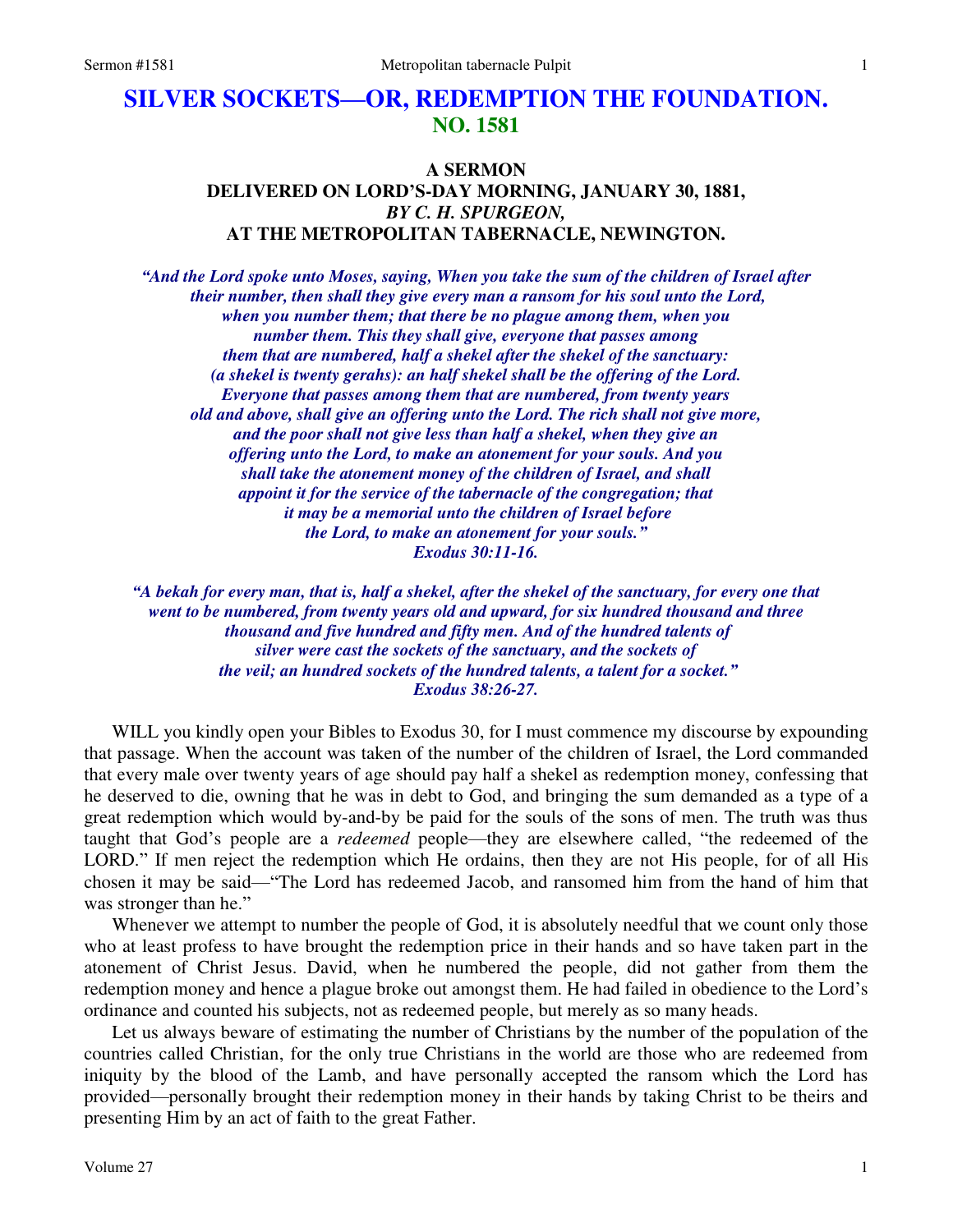God has upon earth as many people as believe in Jesus Christ and we dare not count any others to be His but those who can say, "In whom we have redemption through his blood, the forgiveness of sins." We must not count heads which know about Christ, but hands which have received the redemption money and are presenting it unto God, not so much persons who are called Christians by courtesy as souls that are Christly in very fact, because they have accepted the atoning sacrifice and live before God as "redeemed from among men."

 Observe that this redemption, without which no man might rightly be numbered among the children of Israel, lest a plague should break out among them, must be *personal and individual*. There was not a lump sum to be paid for the nation, or twelve amounts for the twelve tribes—each man must bring his own half shekel for himself. So there is no redemption that will be of any use to any of you unless it is personally accepted and brought before God by faith. You must each one be able to say for yourself concerning the Lord Jesus, "He loved me and gave himself for me."

 The doctrine of *general* redemption, which teaches men to say, "Oh, yes, we are all sinners, you know. Christ died for us, for He died for us all," lays a very poor foundation for comfort. We need not so much a general as a personal redemption—a redemption which actually redeems and redeems us as individuals. The great sacrifice for the sin of man must become to us a personal atonement, for only so can we realize its efficacy. You must each one bring Christ unto the Father, taking Him into your hands by simple faith. No other price must be there and that price must be brought by every individual, or else there is no acceptable coming to God.

 It was *absolutely essential* that each one should bring the half shekel of redemption money, for redemption is the only way in which you and I can be accepted of God. If birth could have done it, they had the privilege beyond all doubt, for they had Abraham as their father. They were lineally descended from the three great Patriarchs and they might have said, "We are Abraham's seed and were never in bondage to any man." No, but salvation is not of blood, nor of birth, nor of the will of the flesh salvation is by redemption—and even the true child of Abraham must bring his redemption money. So must you, you child of godly parents, find salvation by the redemption which is in Christ Jesus, or be lost forever.

 Do not believe the falsehood of certain modern divines that you children of godly parents do not need to be converted because you are born so nobly and brought up so tenderly by your parents. You are by nature heirs of wrath even as others. "You must be born again" and you must be personally redeemed as well as heathen children, or else you will perish, though the blood of ministers, martyrs, and apostles should be running in your veins. Redemption is the only ground of acceptance before God—not godly birth or pious education.

 There were many, no doubt, in the camp if Israel who were men of station and substance, but *they* must bring the ransom money or die amid their wealth. Others were wise-hearted and skillful in the arts, yet they must be redeemed or die. Rank could not save the princes, nor office spare the elders—every man of Israel must be redeemed and no man could pass the muster-roll without his half shekel, whatever he might say, or do, or be.

 God was their God because He had redeemed them out of the house of bondage and they were His people because He had "put a redemption between His people and the Egyptians." Well did David ask, "What one nation in the earth is like your people, even like Israel, whom God went to redeem for a people to Himself?"

 Note well that every Israelite man must be *alike redeemed* and redeemed with the like, nay, with the same redemption. "The rich shall not give more and the poor shall not give less than half a shekel." Every man requires redemption, the one as well as the other. Kings on their thrones must be redeemed as well as prisoners in their dungeons. The philosopher must be redeemed as well as the peasant. The preacher as much as the profligate and the moralist as certainly as the prostitute or the thief. The redemption money for every person must be the same, for all have sinned and are in like condemnation.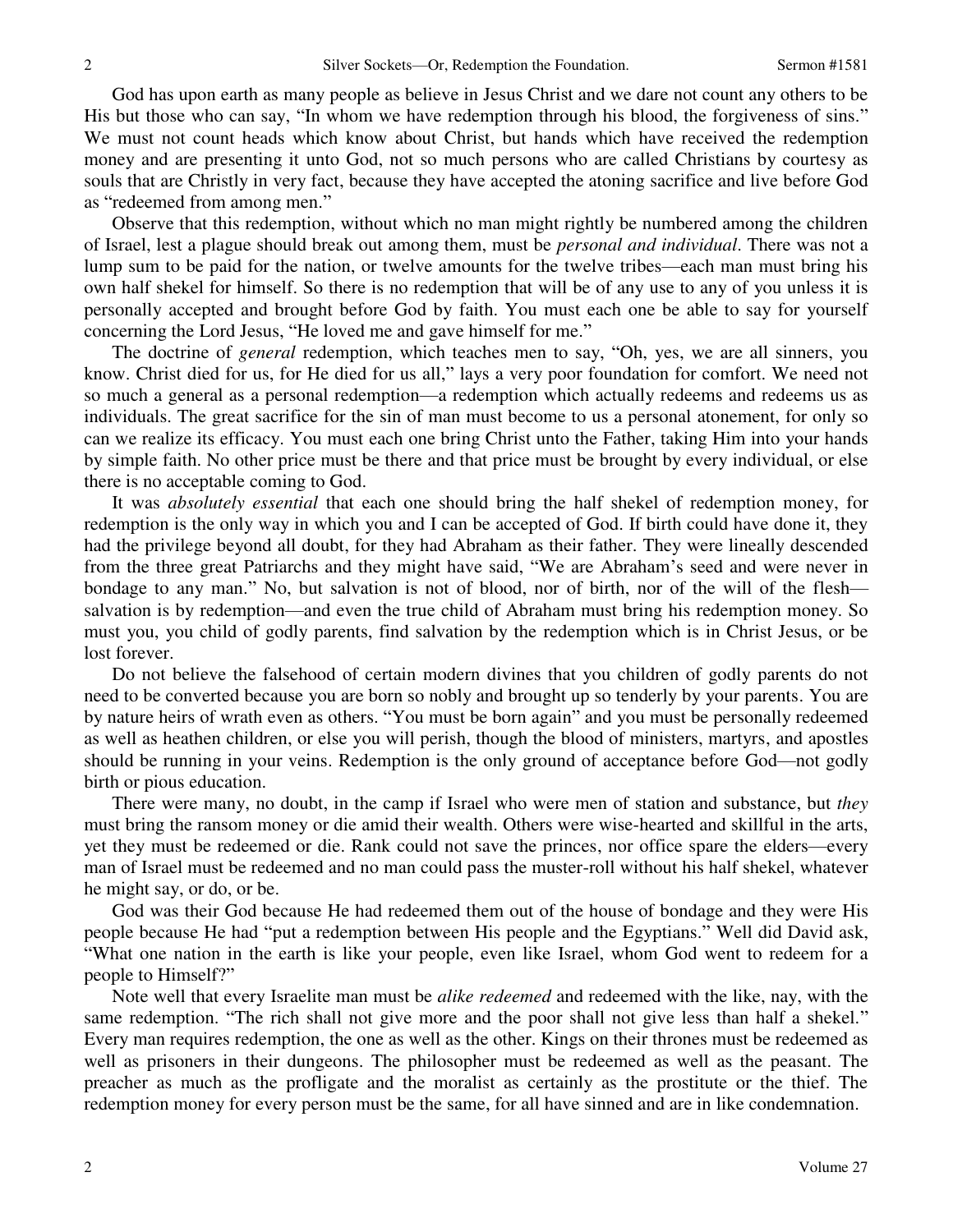And it must be *a redemption that meets the divine demand* because you see, the Lord not only says that they must each bring half a shekel, no more, no less, but it must be, "the shekel of the sanctuary" not the shekel of commerce, which might be debased in quality or diminished by wear and tear, but the coin must be according to the standard shekel laid up in the holy place. To make sure of it Moses defines exactly how much a shekel was worth and what its weight was—"A shekel is twenty gerahs." So you must bring to God the redemption which He has appointed—the blood and righteousness of Christ nothing more, nothing less. The ransom of Christ is perfection and from it there must be no varying. The price must satisfy the divine demand and that to the full.

 Note that the price appointed did effectually redeem so far as the type could go. Some rejoice in a redemption which does not redeem, for the general redemption by which all men are supposed to be redeemed leaves multitudes in bondage and they go to hell in spite of their kind of redemption. Therefore do we preach a particular and special redemption of God's own chosen and believing people—these are effectually and really ransomed—and the precious price once paid for them has set them free, neither shall any plague of vengeance smite them, for the redemption money has procured them eternal deliverance.

 This type is full of instruction. The more it is studied, the richer will it appear. Every man that is numbered among the children of Israel, and permitted to serve God by going out to war, or to take upon the duties of citizenship, must, as he is numbered, be redeemed. So must every one of us, if we are truly God's people and God's servants, find our right to be so in the fact of our redemption by Christ Jesus our Lord. This is the joy and glory of each one of us—"You have redeemed me, O Lord God of truth."

 Now we turn to the second of our texts, and there we learn a very remarkable fact. In the thirtyeighth chapter, verse twenty-five, we find that this mass of silver which was paid, whereby 603,550 men were redeemed, each one paying his half shekel, came to a great weight of silver. It must have weighed something over four tons and this was dedicated to the use of the tabernacle—the special application of the precious metal was to make sockets into which the boards which made the walls of the tabernacle should be placed. The mass of silver made up one hundred talents and these upheld the fifty boards of the holy place. They were in a wilderness, constantly moving and continually shifting the tabernacle. Now, they might have dug out a foundation in the sand, or, on coming to a piece of rock where they could not dig, they might have cut out foundations with great toil, but the Lord appointed that they should carry the foundation of the tabernacle with them.

 A talent of silver, weighing, I suppose, close upon one hundred pounds, was either formed into the shape of a wedge, so as to be driven into the soil, or else made into a solid square plate to lie upon it. In the wedge or plate were made mortises into which the tenons of the boards could be readily fitted. These plates of silver fitted the one into the other, tenon and mortise wise, and thus they made a compact parallelogram, strengthened at the corners with double plates and formed one foundation, moveable when taken to pieces, yet very secure as a whole. *This foundation was made of the redemption money*. See the instructive emblem!

 The foundation of the worship of Israel was redemption. The dwelling place of the Lord their God was founded on atonement. All the boards of incorruptible wood and precious gold stood upon the redemption price, and the curtains of fine linen, the veil of matchless workmanship, and the whole structure rested on nothing else but the solid mass of silver which had been paid as the redemption money of the people. There was only one exception, and that was at the door where was the entrance to the holy place. There the pillars were set upon sockets of brass, perhaps because as there was much going in out of the priests, it was not meet that they should tread upon the token of redemption. The blood of the Paschal Lamb, when Israel came out of Egypt, was sprinkled on the lintel and the two side posts—but out of reverence to that blood it was not to be sprinkled on the threshold.

 Everything was done to show that atonement is to be the precious foundation of all holy things, and everything to prevent a slighting or disregard of it. Woe unto that man of whom it shall ever be said, "He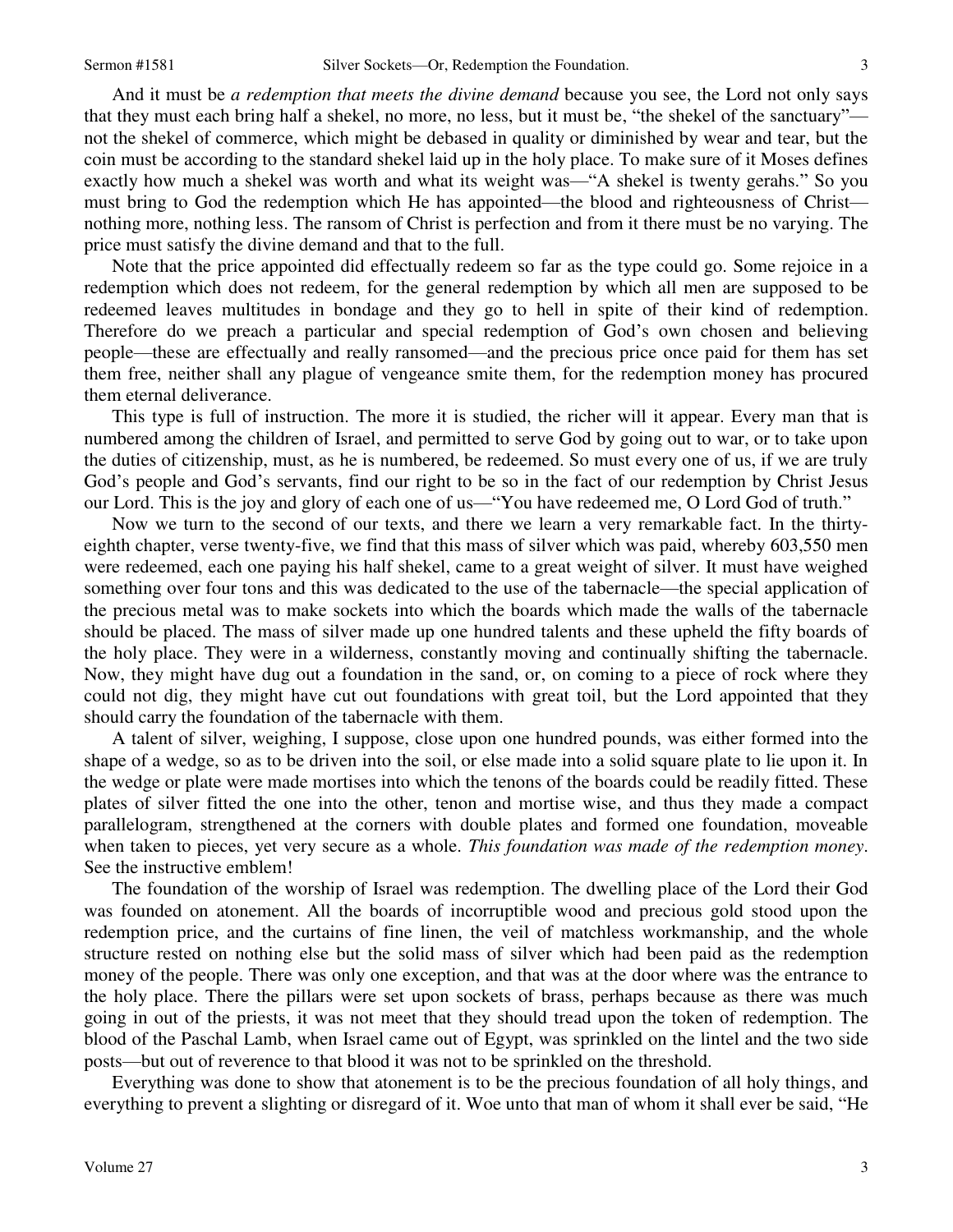has trodden under foot the Son of God, and has counted the blood of the covenant, wherewith he was sanctified, an unholy thing."

 I do not, for a moment, bring before you the type of the text as a proof of doctrine. I intend to use it simply as an illustration. It seems to me to be a very striking, full, and suggestive emblem, setting forth most clearly certain precious truths. I feel I am quite safe in using this illustration, because it is one among a group of acknowledged types and could not have been given without a reason. I do not see why they could not have made the foundation sockets of iron, or why they could not have been content with tent pins and cords as in other cases of tent building. I see no reason in the necessity of the case why they must be sockets of silver—there must have been another reason. Why was that particular silver prescribed? Why must the redemption money be used and nothing else? Truly there is teaching here if we will but see it.

 Moreover, this does not stand alone, for when the tabernacle was succeeded by the temple, redemption was still conspicuous in the foundation. What was the foundation of the temple? It was the rock of Mount Moriah. And what was the hill of Moriah but the place where in many lights redemption and atonement had been set forth? It was there that Abraham drew the knife to slay Isaac—a fair picture of the Father offering up His Son. It was there the ram was caught in the thicket and was killed instead of Isaac—fit emblem of the substitute accepted instead of man. Later still, it was on Mount Moriah that the angel, when David attempted to number the people without redemption money, stood with his sword drawn. There David offered sacrifices and burnt offerings. The offerings were accepted and the angel sheathed his sword—another picture of that power of redemption by which mercy rejoices against judgment.

 And there the Lord uttered the memorable sentence. "It is enough, stay now your hand." This "enough" is the crown of redemption. Even as the Great Sacrifice Himself said, "It is finished," so does the Great Accepter of the sacrifice say, "enough." What a place of redemption was the hill of Zion! Now, if the temple was built on a mount which must have been especially selected because there the types of redemption were most plentiful, I feel that without an apology I may boldly take this first fact that the building of the tabernacle in the wilderness was based and grounded upon redemption money and use it for our instruction.

 With this much of preface we will now fall to and feed upon the spiritual meal which is set before us. O for grace to feast upon the heavenly bread that we may grow thereby. Spirit of the living God, be pleased to help us in this matter.

**I.** First, I want you to view this illustration as teaching us something about GOD IN RELATION TO MAN.

 The tent in the wilderness was typical of God's coming down to man to hold communion with him—the fiery cloudy pillar visible outside and the bright light of the Shekinah, visible to him who was called to enter once a year into the innermost sanctuary, shining over the mercy seat—these were the tokens of the special presence of the Deity in the center of the camp of Israel. The Lord seems to teach us, in relation to His dealing with men, that *He will meet man in the way of grace only on the footing of redemption.* He treats man concerning love and grace within His holy shrine, but the basis of that shrine must be the atonement.

 Rest assured, dear friends, that there is no meeting with God on our part except through Jesus Christ our Redeemer. I am of Luther's mind when he said, "I will have nothing to do with an absolute God." God out of Christ is a terror to us. Even in Christ, remember, He is a consuming fire, for even, "our God is a consuming fire." But what He must be out of Christ may none of us ever know.

> *"Till God in human flesh I see, My thoughts no comfort find. The holy, just, and sacred Three Are terrors to my mind.*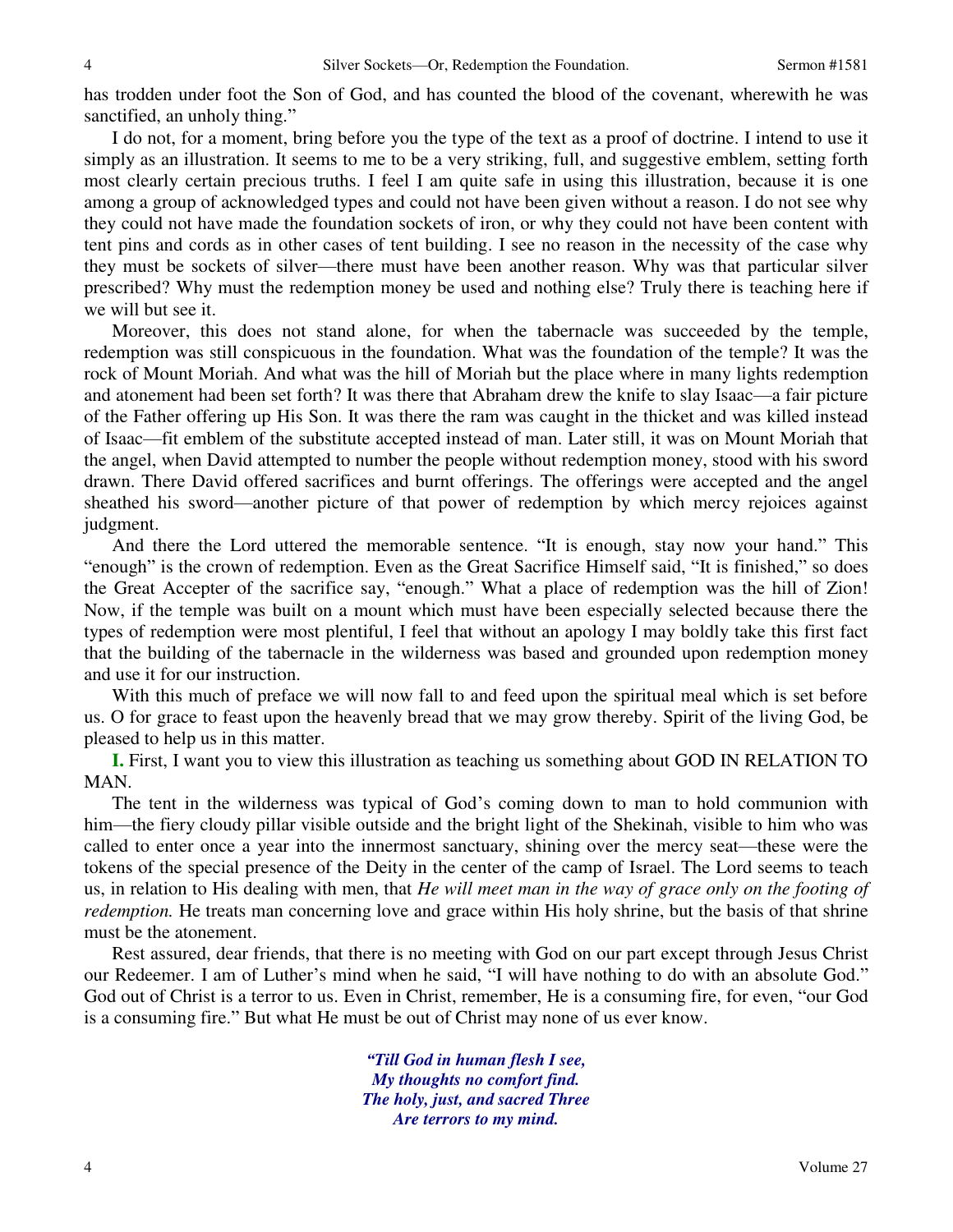*But if Immanuel's face appears, My hope, my joy begins. His name forbids my slavish fear, His grace removes my sins."*

You must not attempt to have audience with God at first upon the footing of election. It were presumptuous to attempt to come to the electing Father except through the atoning Son. "No man," says Christ, "comes to the Father but by me." Never attempt to speak with God on the footing of your own sanctification, for very soon you will come to bringing your legal righteousness before Him, and that will provoke Him.

 Always enter the holy place with the thought, "I know that my Redeemer lives." "Not without blood." Recollect that! Into the holy place went the high priest once every year, "not without blood." There can be no coming of God to man on terms of peace except through the one great sacrifice—that must be the foundation of it all.

 Nay, and not only God's coming to us, but God's *abiding with us is upon the same foundation*, for the tabernacle was, so to speak, the house of God—the place where God especially dwelt among His people, as He said, "I will dwell in them, and walk in them." But He never dwelt among them in anything but in a tent that was based upon the silver of the redemption money and you, dear friend, if you have ever walked with God, can only maintain your fellowship by resting where you did at first—as a poor sinner redeemed by your Savior.

 They have asked me to rise sometimes to a higher platform and come to God as a sanctified person. Yes, but a rock, though it may be lower than the little wooden stage which some erect upon it, is safer to stand upon. And I do believe that those who walk with God, according to their attainments and imaginary perfections, have climbed up to a rotten stage, which will fall under them ere long. I know no mode of standing before God today but that which I had at first. I am still unworthy in myself, but accepted in the Beloved! Guilty in myself and lost and ruined—but still received, blessed, and loved because of the person and work of Christ.

 The Lord cannot dwell with you, my dear friend—you will soon have broken fellowship and be in the dark if you attempt to walk with Him because you feel sanctified, or because you have been active in His service, or because you know much, or because you are an experienced believer. No! No! No! The Lord will only abide with us in that tabernacle whose every board is resting upon the silver foundation of redemption by His own dear Son.

 There can, beloved, be no sort of *communion* between God and us except through the atonement. Do you want to pray? You cannot speak with God except through Jesus Christ. Do you wish to praise? You cannot bring the censer full of smoking incense except through Christ. It is only within those foundations of silver that you can speak to God, or hear Him speak comfortably with you. Would you hear a voice out of the excellent glory? Do you pray that the great Father would speak with you as with His dear children? Expect it through Jesus Christ, for, "through him we have access by one Spirit unto the Father." Even unto the Father, though we are children, we have no access except through Jesus. The tabernacle of communion even to him that lives nearest to God must be built upon the redemption price. Free grace and dying love must be the golden bells which ring upon our garments when we go into the holy place to speak with the Most High.

 The tabernacle was the place of *holy service*, where the priests all day long offered sacrifices of one kind and another unto the Most High. And you and I serve God as priests, for He has made us a royal priesthood. But how and where can we exercise our priesthood? Everywhere as to this world. But before God, the foundation of the temple wherein we stand and the ground of the acceptance of our priesthood is redemption. The priests offered their sacrifice not in groves of man's planting, or on high hills, which were the natural strength of the land, but within the space marked out by the silver slabs of atonement money—and so must we worship and serve within redemption lines. If we come to the idea of legal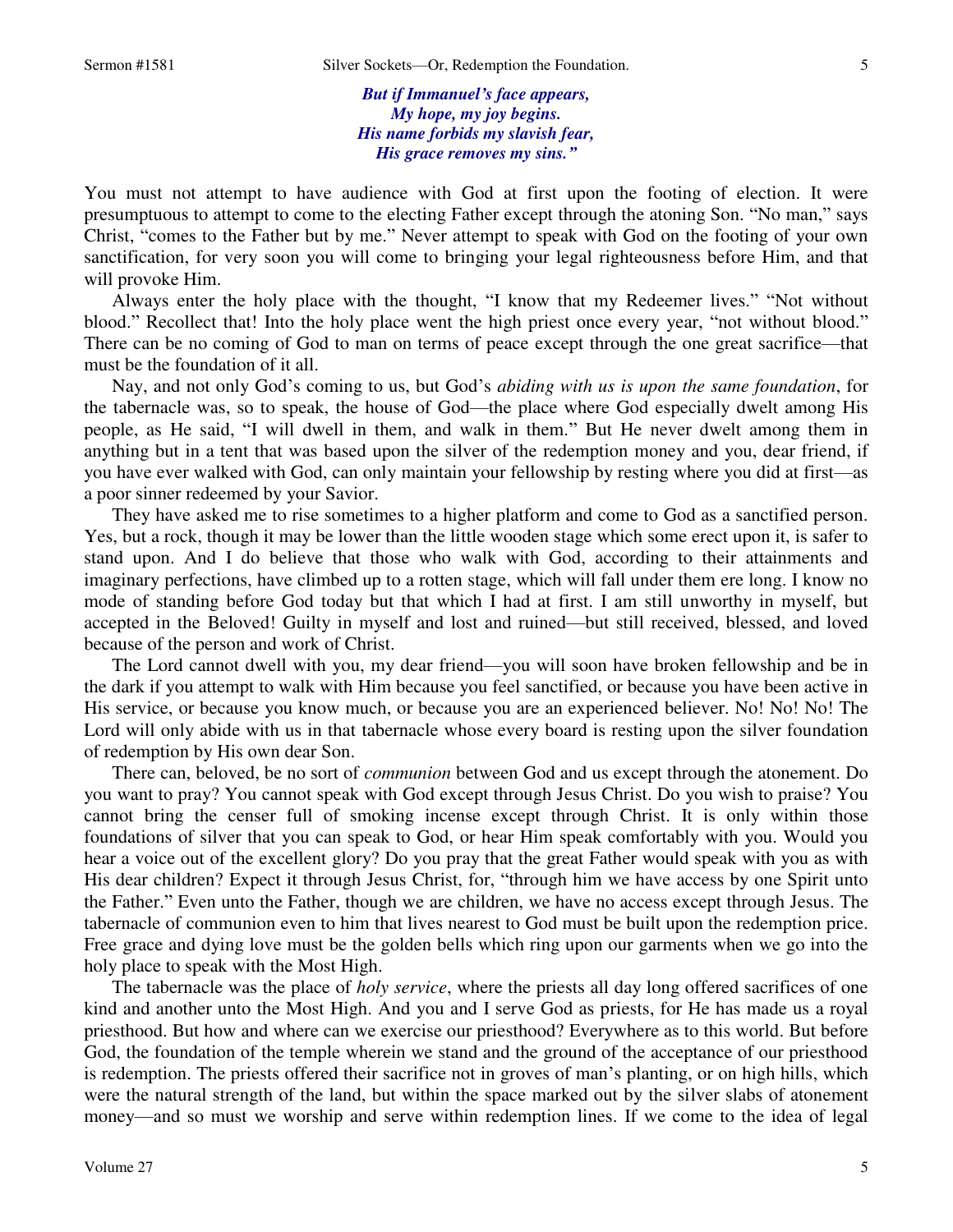merit and suppose that there is a natural goodness in our prayers, or in our praises, in our observances of Christian ceremonies, or in almsgiving, or in zealous testimony, we make a great mistake and we shall never be accepted.

 We must bring our offerings unto that court which is fenced about by the foundation most precious which God has laid of old, even the merit of His dear Son. We are accepted in the Beloved and in no other manner. We are shut in within the foundation which Christ has laid of old, not with corruptible things as with silver and gold, but with His own most precious blood.

 Thus much, dear brethren, upon one view of this subject. May you learn much of God in His relation to man while you meditate thereon at your leisure and are taught of the Holy Ghost.

**II.** I think we may, in the second place, apply this illustration TO CHRIST IN HIS DIVINE PERSON.

 The tabernacle was the type of our Lord Jesus Christ, for God dwells among men in Christ. "He tabernacled among us and we beheld His glory," says the apostle. God dwells not in temples made with hands, that is to say, of this building, but the temple of God is Christ Jesus, "in whom dwells all the fullness of the Godhead bodily."

 Our Lord is thus the tabernacle which the Lord has pitched and not man—and *our first and fundamental idea of Him must be in His character as Redeemer.* Our Lord comes to us in other characters and in them all He is right glorious, but unless we receive Him as Redeemer we have missed the essence of His character, the foundation idea of Him.

 As the tent in the wilderness was founded upon the redemption money, so our idea and conception of Christ must be first of all that, "He is the propitiation for our sins." And I say this, though it may seem unnecessary to say it, because Satan is very crafty and he leads many from the plain truth by subtle means. I remember a sister who had been a member of a certain denomination, who was converted to God in this place, though she had been a professed Christian for years. She said to me "I have hitherto believed only in Christ crucified—I worshipped Him as about to come in the second advent to reign with His people, but I never had a sense of guilt, neither did I go to Him as putting away my sin and hence I was not saved."

 When she began to see herself as a sinner, she found her need of a Redeemer. Atonement must enter into our first and chief idea of the Lord Jesus. "We preach Christ *crucified*"—we preach Him glorified and delight to do so—but still, the main point upon which the eye of a sinner must rest, if he would have peace with God, must be Christ crucified for sin. "God forbid that I should glory save in the cross of our Lord Jesus Christ." Do, then, my dear hearer, let the very foundation of your faith in Christ be your view of Him as ransoming you from the power of sin and Satan.

 Some say they admire Christ as an example and well they may. They can never find a better. But Jesus Christ will never be truly known and followed if He is viewed only as an example, for He is infinitely more than that. Neither can any man carry out the project of being like Christ unless he first knows Him as making atonement for sin and as giving power to overcome sin through His blood.

 Some writers have looked upon Christ from one point of view and some from another—and there is no book that is more likely to sell than a Life of Christ, but the most essential view of Him is to be had from the cross foot. No complete life of Christ has been written yet. All the lives of Christ that have yet been written amount to about one drop of broth, while the four Evangelists are as a whole bullock. The pen of inspiration has accomplished what all the quills in the world will never be able to do again and there is no need they should.

 However much we dwell upon the holiness of our Lord, we cannot complete His picture unless we describe Him as the sinner's ransom. He is white, but He is ruddy too. Rutherford said, "O then, come and see if He is not a red man. In His suffering for us He was wet with His own blood. Is He not well worthy of your love?" When He comes forth in the vesture dipped in blood many shun Him—they cannot bear the atoning sacrifice—but He is never in our eyes so matchlessly lovely as when we see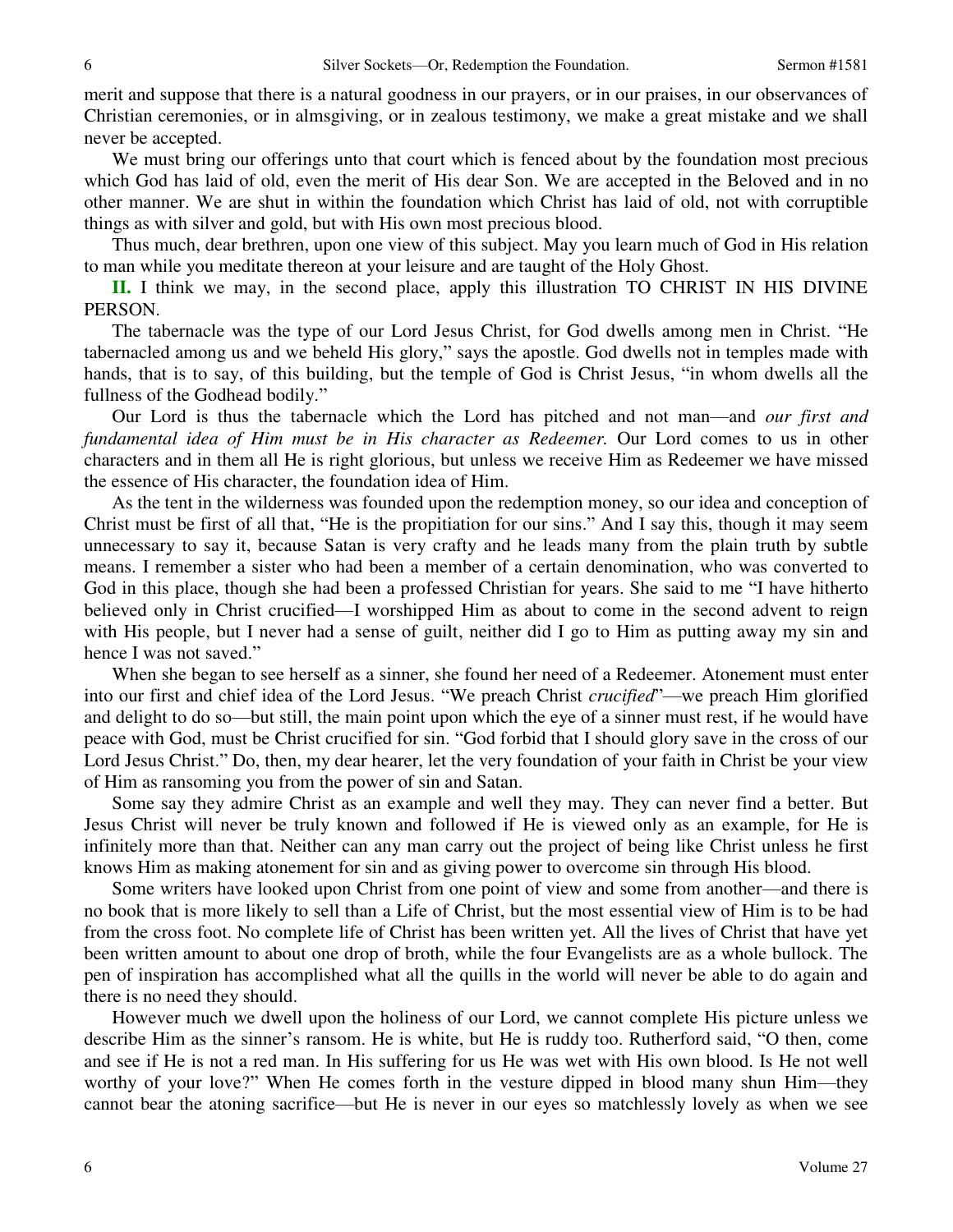Him bearing our sins in His own body on the tree, and putting away transgression by making Himself the Substitute for His people.

Let this, then, be your basis idea of Christ—"He has redeemed us from the curse of the law." Indeed, in reference to Christ, we must regard His redemption as the basis of His triumphs and His glory—"the sufferings of Christ and the glory that shall follow." We cannot understand any work that He has performed unless we understand His vicarious sacrifice. Christ is a lock without a key, He is a labyrinth without a clue, until you know Him as the Redeemer. You have spilt the letters on the floor and you cannot make out the character of the Wonderful till first you have learned to spell the words—atonement by blood. This is the deepest joy of earth and the grandest song in heaven. "For you were slain and have redeemed us unto God by your blood."

 I beg you to observe, in connection with our text, that as the foundation of the tabernacle was very valuable, so our Lord Jesus as our Redeemer is *exceedingly precious to us*. His redemption is made with His precious blood. The redemption money was of pure and precious metal, a metal that does not lose weight in the fire. "The redemption of the soul is precious." What a redemption price has Christ given for us. Yea, what a redemption price He is! Well did Peter say, "Unto you that believe he is precious" silver and gold are not to be mentioned in comparison with Him.

 To me it is very instructive that the Israelites should have been redeemed with silver in the form of half-shekels, because there are many who say, "These old-fashioned divines believe in the mercantile idea of the atonement." Exactly so. We always did and always shall use a metaphor which is so expressive as to be abhorred by the enemies of the truth. The mercantile idea of the atonement is the Biblical idea of the atonement. These people were redeemed, not with lumps of uncoined silver, but with money used in commerce. Paul says "You are not your own: you are bought"—listen—"*with a price*" to give us the mercantile idea beyond all question.

"Bought with a price" is doubly mercantile. What do you say to this, you wise refiners, who would refine the meaning out of the Word of the Lord? Such persons merely use this expression about the "mercantile idea" as a cheap piece of mockery, because in their hearts they hate the atonement altogether—and the idea of substitution and expiation by vicarious sacrifice is abhorrent to them. Therefore has the Lord made it so plain, so manifest, that they may stumble at this stumbling stone, "whereunto also," I think, as Peter says, "they were appointed." To us, at any rate, the redemption price which is the foundation of all is exceedingly precious.

 But there is one other thing to recollect in reference to Christ, namely, that *we must each one view Him as our own*, for out of all the grownup males that were in the camp of Israel, when they set up the tabernacle, there was not one but had a share in its foundation. We read in Exodus 35:25 and 26, "And all the women that were wise-hearted did spin with their hands, and brought that which they had spun, both of blue, and of purple, and of scarlet, and of fine linen. And all the women whose heart stirred them up in wisdom spun goats' hair." The men could not spin, perhaps, they did not understand that art, but every man had his half a shekel in the foundation.

 I want you to think of that. Each believer has a share in Christ as his redemption—nay, I dare not say a share in Him, for He is all mine and He is all yours. Brother and sister, have you by faith laid hold upon a whole Christ and said, "He has paid the price for me"? Then you have an interest in the very fundamental idea of Christ. Perhaps you are not learned enough to have enjoyed your portion in certain other aspects of our Lord, but if you are a believer, however weak you are—though you are like the poor among the people of Israel—you have your half shekel in the foundation. I delight to think of that. I have my treasure in Christ—"my Beloved is mine."

Do you say He is yours? I do not deny it. So He is, but, "He is mine." If you deny that fact we will quarrel at once, for I do aver that, "my Beloved is mine." Moreover, by His purchase, "I am His." "So am I," say you. Quite right. I am glad you are, but I know that, "I am His." There is nothing like getting a firm, personal hold and grip of Christ—my half shekel is in the basis of the tabernacle—my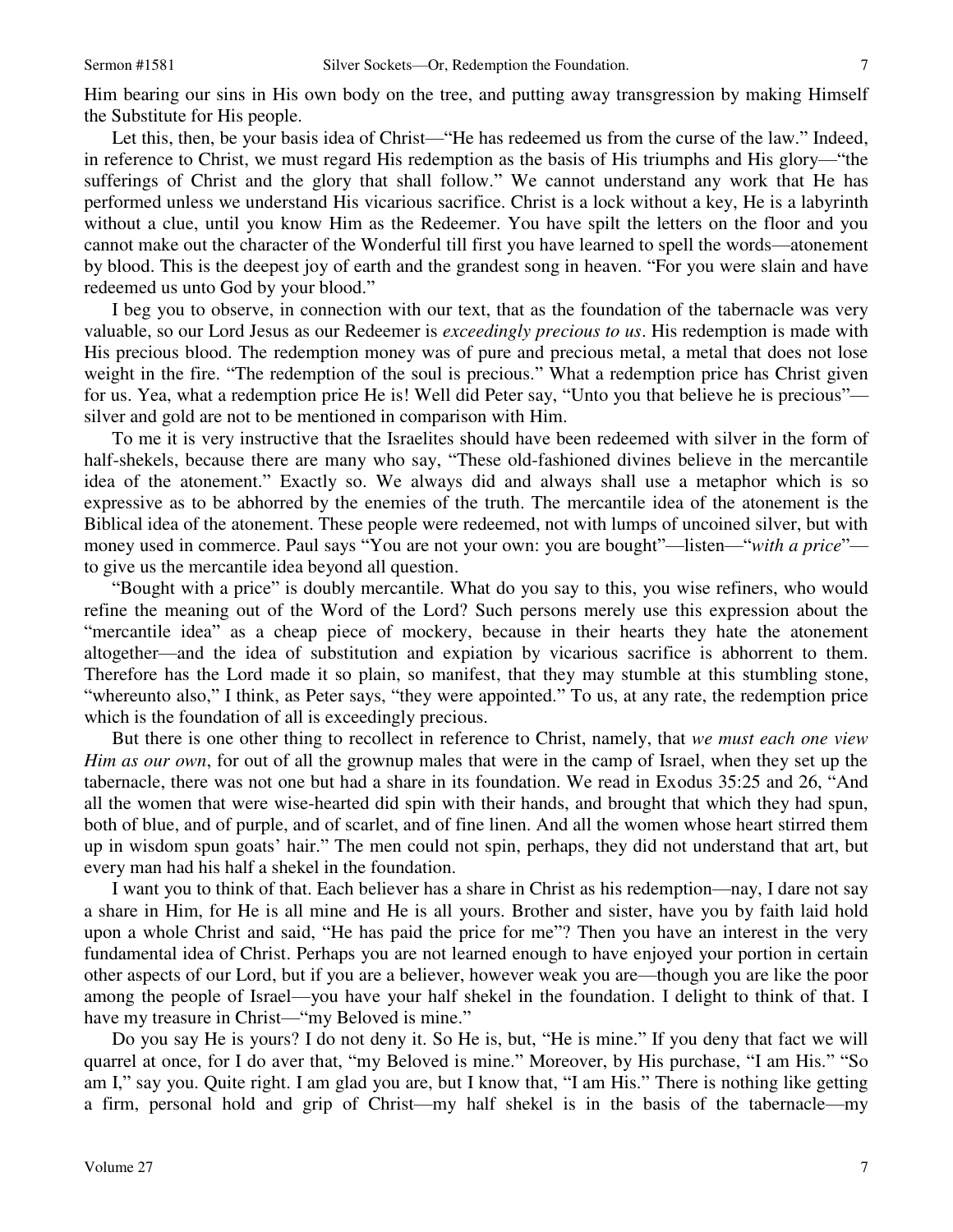redemption money is in the divinely glorious building of grace. My redemption is in the death of Christ which is the foundation of all.

**III.** Time fails me and yet I have, now, a third thought to lay before you very briefly. The tabernacle was a type of THE CHURCH OF GOD as the place of divine indwelling.

 What and where is the church of God? The true church is founded upon redemption. Every board of shittim wood was tenoned and mortised into the sockets of silver made of the redemption money and every man that is in the church of God is united to Christ, rests upon Christ, and cannot be separated from Him. If that is not true of you, my dear hearer, you are not in the church of God. You may be in the church of England or of Rome—you may be in this church or some other—but unless you are joined to Christ and He is the sole foundation upon which you rest, you are not in the church of God. You may be in no visible church whatever, and yet, if you are resting upon Christ, you are a part of the true house of God on earth.

 Christ is *a sure foundation for the church*, for the tabernacle was never blown down. It had no foundation but the talents of silver and yet it braved every desert storm. The wilderness is a place of rough winds—it is called a howling wilderness—but the sockets of silver held the boards upright and the holy tent defied the rages of the elements. To be united to Christ by faith is to be built on a sure foundation. His church will never be overthrown let the devil send what hurricanes he may.

 And it was *an invariable foundation*, for the tabernacle always had the same basis wherever it was placed. One day it was pitched on the sand, another on a good piece of arable ground, a third time on a grass plot, and tomorrow on a bare rock—but it always had the same foundation. The bearers of the holy furniture never left the silver sockets behind. Those four tons of silver were carried in their wagons and put out first as the one and only foundation of the holy place.

 Now, the learned tell us that the nineteenth century requires "advanced thought." I wish the nineteenth century was over. I have heard it bragged about so much that I am sick of the nineteenth century. We are told that this is too sensible a century to need or accept the same Gospel as the first, second, and third centuries. Yet these were the centuries of martyrs, the centuries of heroes, the centuries that conquered all the gods of Greece and Rome, the centuries of holy glory, and all this because they were the centuries of the Gospel. But now we are so enlightened that our ears ache for something fresh, and under the influence of another gospel, which is not another—our beliefs are dwindling down from alps to anthills, and we ourselves from giants to pigmies. You will want a microscope soon to see Christian faith in the land—it is getting to be so small and scarce.

 By God's grace some of us abide by the ark of the covenant and mean to preach the same Gospel which the saints received at the first. We shall imitate those who, having had a silver foundation at the first, had a silver foundation for the tabernacle, even till they came to the promised land. It is a foundation that we dare not change. It must be the same, world without end, for Jesus Christ is the same yesterday, today, and forever.

**IV.** Fourthly and lastly, I think this tabernacle in the wilderness may be viewed as a type of THE GOSPEL, for the Gospel is the revelation of God to man.

 The tent in the wilderness was the Gospel according to Moses. Now, as that old Gospel in the wilderness was, such must ours be, and I want to say just two or three things very plainly and have done. Redemption, atonement in the mercantile idea, must be *the foundation of our theology—doctrinal, practical, and experiential*. As to doctrine, they say a fish stinks first at the head and men first go astray in their brains. When once there is anything wrong in your belief as to redemption, you are wrong all through. I believe in the old rhyme—

> *"What think you of Christ? is the test To try both your state and your scheme, You cannot be right in the rest Unless you think rightly of HIM."*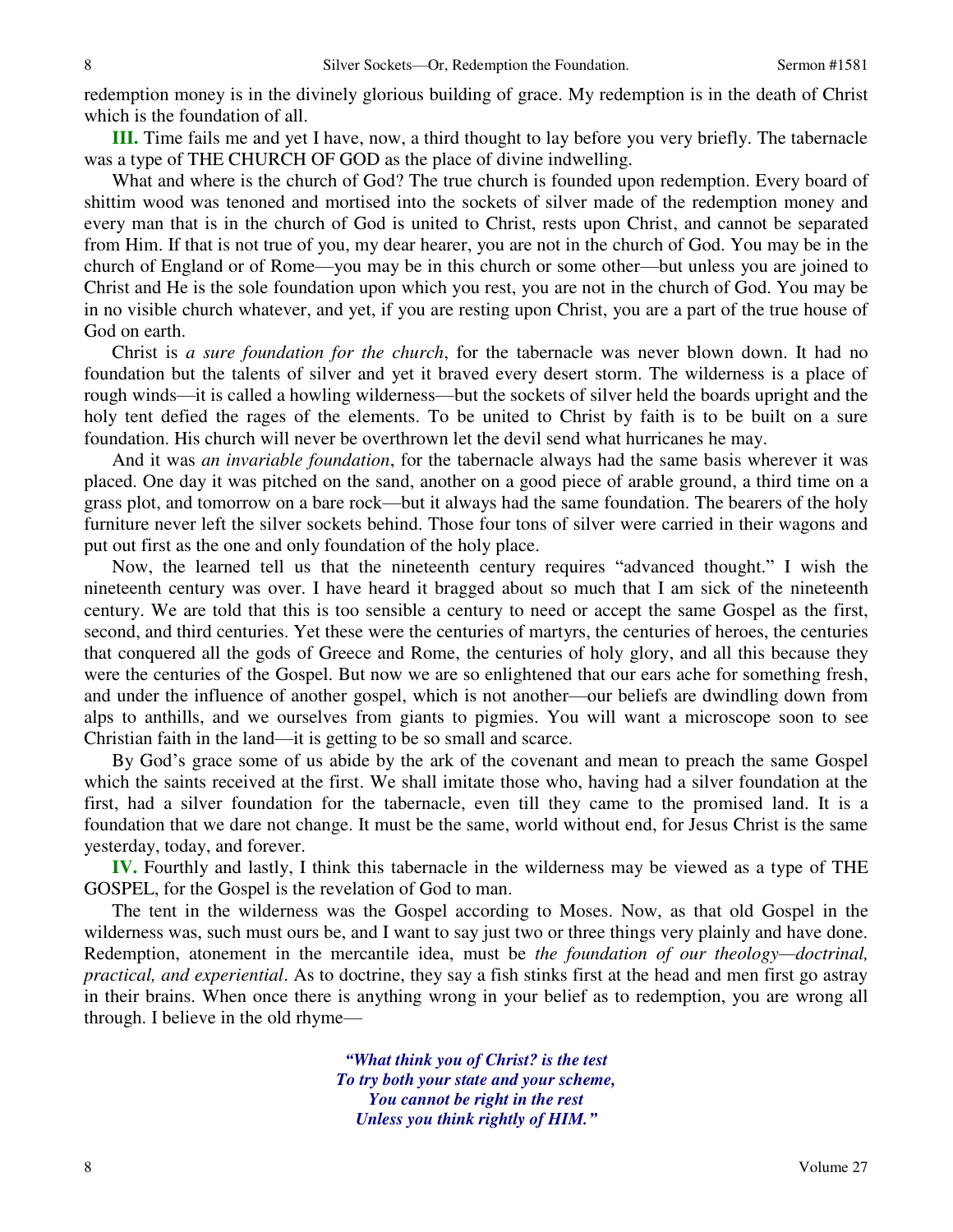If you get wrong on the atonement, you have turned a switch which will run the whole train of your thoughts upon the wrong line. You must know Christ as the Redeemer of His people and their substitute, or your teaching will give an uncertain sound. As redemption must be the foundation of doctrinal divinity, so it must of practical divinity. "You are not your own: you are bought with a price," must be the source of holiness and the reason for consecration. The man that does not feel himself to be specially "redeemed from among men," will see no reason for being different from other men. "Christ loved his church and gave himself for it." He who sees no special giving of Christ for His church will see no special reason why the church should give herself to Christ.

 Certainly redemption must be the foundation of experiential theology, for what is an experience worth that does not make us every day prize more and more the redeeming blood? Oh, my dear friends, I never knew, though I had some idea of it, what a fool I was till of late years. I tell you that those dreadful pains, which may even make you long for death, will empty you right out and not only empty you, but make you judge yourself to be a hollow sham and cause you to loathe yourself—and then it is that you cling to Christ. Nothing but the atoning sacrifice will satisfy me. I have read plenty of books on modern theology but none of them can heal so much as a pin's prick in the conscience. When a man gets sick in body and heavy in spirit, he wants the old-fashioned Puritan theology—the Gospel of Calvin, the Gospel of Augustine, the Gospel of Paul, the Gospel of our Lord and Savior Jesus Christ. Our theology as a matter of experience must be based upon redemption.

 Ah, brethren, and not only our theology but *our personal hope*. The only Gospel that I have to preach is that which I rest upon myself—"Who his own self bore our sins in his own body on the tree." "For the chastisement of our peace was upon him, and with his stripes we are healed." "He bare the sin of many and made intercession for the transgressors." Oh, dear hearers, build on that and you will never fail. But if you do not take Christ's redemption as the foundation of your hope—I do not care who you are—you may be very learned, but you know nothing at all. The Lord grant you grace to know that you know nothing and then you will know something. And when you have learned as much as that, may He teach you the redemption of His Son and reveal Christ in you.

 This, beloved, is henceforth *the burden of our service and the glory of our life*. Those silver sockets were very precious, but very weighty. I dare say the men who had to move them sometimes thought so. Four tons and more of silver make up a great load. O blessed, blissful draught, to have to put the shoulder to the collar to draw the burden of the Lord—the glorious weight of redemption. My soul, blessed are you to be made a laboring ox for Christ, ever to be bearing among this people the divinely precious load of the foundation which Christ has laid for His people. You, young brethren that preach, mind you, always carry your four tons of silver—preach a full and rich redemption, all of you. You who go to the Sunday school, do not let the children have a place to live that has no foundation—the first wind will blow it over and where will they be. Left naked under the ruins of that in which they had hoped. Lay Christ for a foundation. You cannot do better, for God Himself has said, "Behold, I lay in Sion a chief cornerstone, elect, precious." Lay this silver foundation wherever you are.

 Aye, but though the ingots were heavy to carry, every Israelite felt proud to think that that tabernacle had a foundation of silver. You Amalekites out there cannot see the silver footing of it all. You Moabites cannot perceive it. All you can see is the badger skins outside—the rough exterior of the tent. You say, "That tent is a poor place to be a temple—that Gospel is a very simple affair." No doubt it is to you, but you never saw the silver sockets. You never saw the golden boards. You never saw the glory of the inside of the place lit up by the seven-branched candlesticks, and glorious with the presence of God. Brethren, redemption is our honor and delight.

> *"In the cross of Christ I glory Towering o'er the wrecks of time: All the light of sacred story Gathers round its head sublime."*